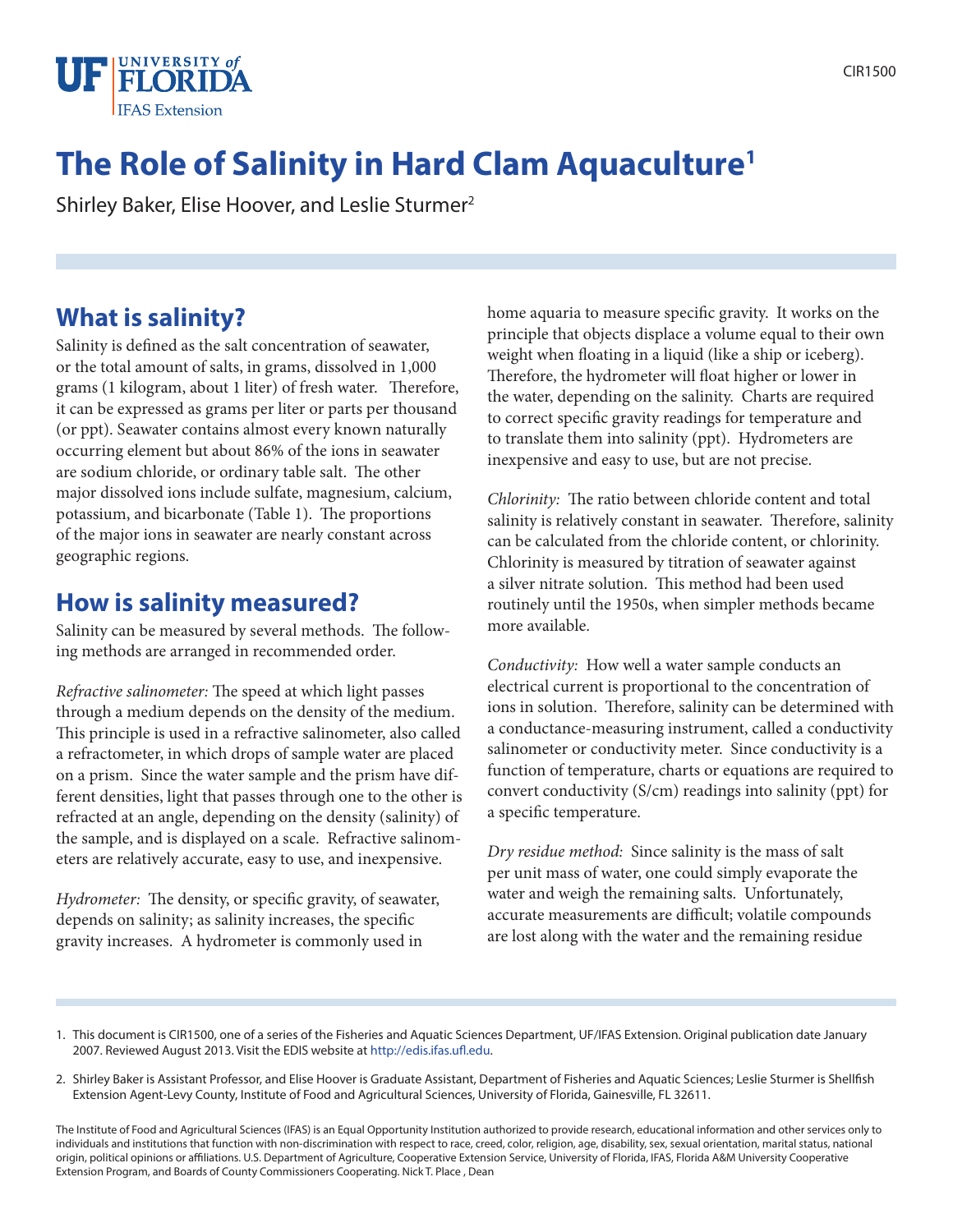is hygroscopic, meaning it attracts water, which makes estimates of salinity too high.

## **Why is salinity variable?**

While the ratios between the major ions in seawater are remarkably constant, salinity can vary dramatically from region to region. The salinity in the open ocean is 30 to 35 ppt. The salinities of the Red (40 ppt) and Mediterranean (38 ppt) Seas are higher, while the salinities of the Black (18 ppt) and Baltic (8 ppt) Seas are lower. Estuaries and some coastal waters are considered *brackish*, with salinity in the range of 0.5 to 29 ppt.

Many factors can increase or decrease salinity. Factors that dilute saltwater and thus decrease salinity include precipitation of rain or snow, river runoff, melting of ice, and groundwater flow. Factors that increase salinity include evaporation and freezing, both of which leave behind the salts, increasing the salinity of the remaining water. For example, some enclosed coastal lagoons or lakes without large freshwater streams or rivers, are excessively saline, with salinity above 40 ppt due to evaporation of water, especially in warm regions of the world.

In areas of Florida where hard clams are aquacultured, rain, river and surface runoff, groundwater flow, and evaporation all have significant impacts on salinity. For example, periods of drought coupled with warm air temperatures and associated evaporation, result in coastal salinity that can exceed that of normal ocean water and reach nearly 40ppt. Alternatively, tropical storms and the resulting precipitation can dramatically decrease coastal salinity, to less than 5 ppt. Short-term (hourly) and long-term (daily, monthly, yearly) fluctuations in salinity occur naturally in estuaries and coastal waters. Some areas, such as Charlotte Harbor and the Indian River, are also impacted by the human-controlled release of stored freshwater to the coast.

## **How does salinity affect the physiology of hard clams?**

Unlike fish, hard clams and most marine invertebrates allow the salinity of their blood to vary with the salinity of the external seawater. Therefore, any increase or decrease of the salinity of the surrounding waters will be proportionally reflected in the salinity of the clams' blood. Although hard clams allow the salinity of their blood to vary, they need to keep the concentrations of ions inside their cells relatively constant to maintain the functioning of important metabolic enzymes. The necessity to keep the salinity in cells constant poses some problems, however. When the

salinity of saltwater declines the salinity of the blood will become lower than that of the cells. Water (but not ions) will then move, by the process of osmosis, from the blood (low ion concentration, high water concentration) into the cells (high ion concentration, low water concentration). This will cause the cells to swell and the extra water will dilute the ions in the cells, disrupting the activity of many metabolic enzymes. Alternatively, when the salinity of the saltwater increases, the salinity of the blood will become greater than that of the cells. As a result, water (but not ions) will move out of the cells by osmosis, the cells will shrink, the cell ions will become more concentrated, and enzyme function will be disrupted.

Hard clams prevent osmosis from occurring and, as a result, maintain cell ion concentrations at desired levels, by regulating the concentrations of free amino acids, which are the building blocks of proteins. When the salinities of the saltwater and blood decline, cells allow free amino acids to leak out but ions remain in the cell at normal concentrations. The result is that the total concentration of dissolved molecules (ions plus free amino acids) declines along with the external salinity, preventing gain of water by osmosis and swelling of the cells. Similarly, when the salinities of saltwater and blood increase, cells increase their levels of free amino acids so that the total concentration of dissolved molecules within the cells increases. This process prevents the cells from shrinking due to loss of water via osmosis. By regulating free amino acids, cells maintain both their ion concentrations and volumes. This process has limits, however. Although hard clams can tolerate a wider salinity range than many marine mollusks, they cannot tolerate prolonged exposure to either high or low salinity, as discussed below.

## **What are gross signs of salinity stress?**

Clams have the ability to close their valves, or shells, in response to adverse salinity conditions, effectively preventing exposure to the surrounding seawater. Clams can keep their valves closed for several days. During this time they respire anaerobically (without oxygen). Clams subject to salinity stress may exhibit: gaping (a longer-term response), retracted mantle edges (especially in response to abnormally high salinities), or swollen, protruding mantle edges (especially in response to low salinities). Gross signs of adverse environmental conditions in juvenile or adult hard clams may go unnoticed because they are infaunal, living buried in the sediment. However, stressed clams may rise to the surface of the sediment or fail to bury. In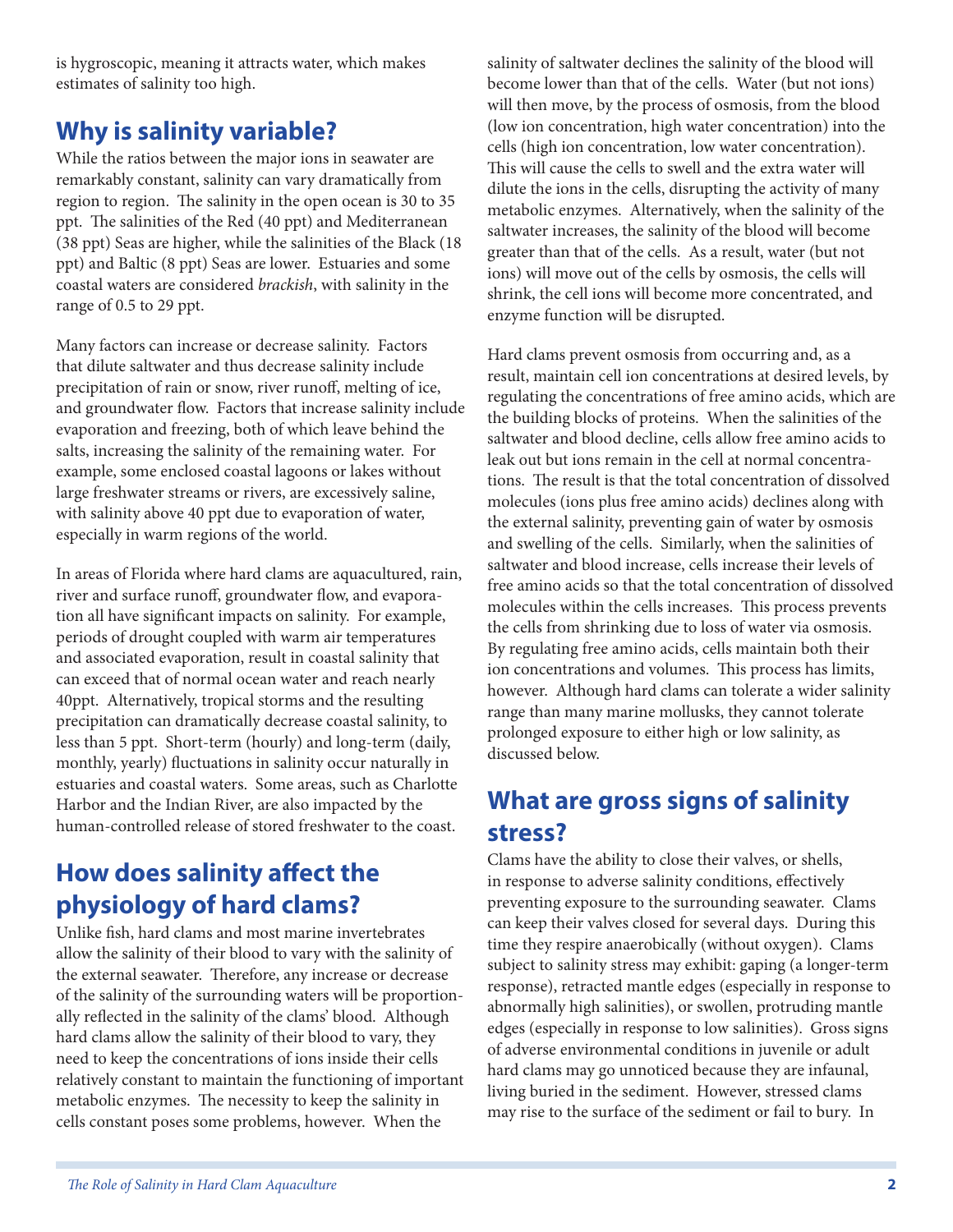laboratory studies, we found that clams held at 25, 35, and 40 ppt actively buried. However, clams did not bury in salinities of 5, 10 or 50 ppt. At 15 and 45 ppt, fewer than 25% of clams had buried after 24 hours. These signs are not necessarily specific indications of salinity stress; they may also be associated with infectious or noninfectious diseases, or other adverse environmental conditions, such as high temperature and low dissolved oxygen concentration.

## **How does salinity affect hard clam production?**

Salinities of 20-30 ppt are considered the optimal physiological range for hard clams. Within this range, pumping rates, feeding rates, growth, and other activities are at their maximum. Although hard clams can adjust to changes in salinity, as described above, there are upper and lower limits to their tolerance. Above and below these limits, the clams will begin to show gross signs of stress. If salinities remain outside these limits for an extended period of time, the clams will not survive.

Our laboratory studies indicated that at spring and fall temperatures of 24-26°C (75-79°F) growout-size seed clams (10-15 mm shell length) and pasta-size clams (25-30 mm shell length) tolerated salinities between 10 and 40 ppt for longer than 15 days. Both growout-size and pasta-size clams began experiencing increased mortality at approximately 13 days of exposure to 5 ppt, with 54% and 35% mortality, respectively, by the end of 15 days. At 45 ppt, growout-size seed clams began dying by four days, while pasta-size clams began dying at around 8 days of exposure. By the end of 15 days of exposure, these clams experienced approximately 76% (growout-size seed clams) and 44% (pasta-size clams) mortality.

Other environmental conditions affect the ability of clams to survive adverse salinity conditions, including temperature and dissolved oxygen. For example, high temperatures (greater than 32°C or 90°F) and low dissolved oxygen concentrations will intensify the effects of stressful salinity concentrations. Furthermore, physiological condition (energy stores and spawning stage), age, size, and acclimation history also determine the tolerance of a clam to changes in salinity. For example, juvenile clams (seed) are more susceptible to salinity fluctuations than adults. The rate of salinity change is also very important; clams will be more likely to show signs of stress if the salinity changes rapidly (hours to days), for example as the result of a flood event, than if the salinity changes relatively slowly (days to weeks).

### **How can I manage my crop in response to salinity? Select a lease site based on salinity regime**

Salinity plays a crucial role in the growth and survival of clams. Therefore, it is important to take salinity into account when selecting nursery and growout sites. Most successful clam leases have salinities between 20 and 30 ppt the majority of the time. Most sites will experience occasional periods of salinity less than 20 ppt due to river flood stages or heavy rain which influence the salinity regime of shallow coastal water bodies. Successful sites experience short-lived and infrequent low salinity events. Not only does salinity impact survival, but repeated periods of decreased salinity will slow growth rates, resulting in a longer growout time to harvest.

Salinity regime also has an effect on the abundance and presence of predators and fouling organisms. For example, fouling of the mesh bags and cover netting by oyster spat is a problem at lower salinities, while tube worms become a problem at higher salinities. To determine the salinity regime of a potential nursery or growout site, monitoring the salinity of the site for one to two years is recommended, or examining any available historical records. Monthly water quality data can be obtained for shellfish harvesting areas in Florida by contacting a Shellfish Environmental Assessment Section (SEAS) field office of the Florida Department of Agriculture and Consumer Services, Division of Aquaculture (see http://www.floridaaquaculture. com/seas/seas\_mngmt.htm). Archived water quality data, collected during 2002-5 at selected aquaculture lease areas in 6 coastal counties, can be found at http://shellfish.ifas.ufl. edu/about\_archives.html

### **Understand the hydrology at your site**

To manage a crop proactively, it is imperative to understand the salinity regime at a given nursery or growout lease. To better understand and respond to seasonal and annual variations in salinity, growers should take frequent salinity measurements, as well as record their activities and subsequent crop survival. Water should be collected near the bottom, not the surface; freshwater is less dense than saltwater and will therefore float on top of the saltier water. Stratification of the water column can occur during rain or flood events, resulting in erroneously low salinity measurements. We know, for example, that the Suwannee River Sound is highly productive, resulting in rapid clam growth rates. However, we also know that the Suwannee River and other Florida rivers regularly experience spring flooding events (freshets), which dramatically lower salinity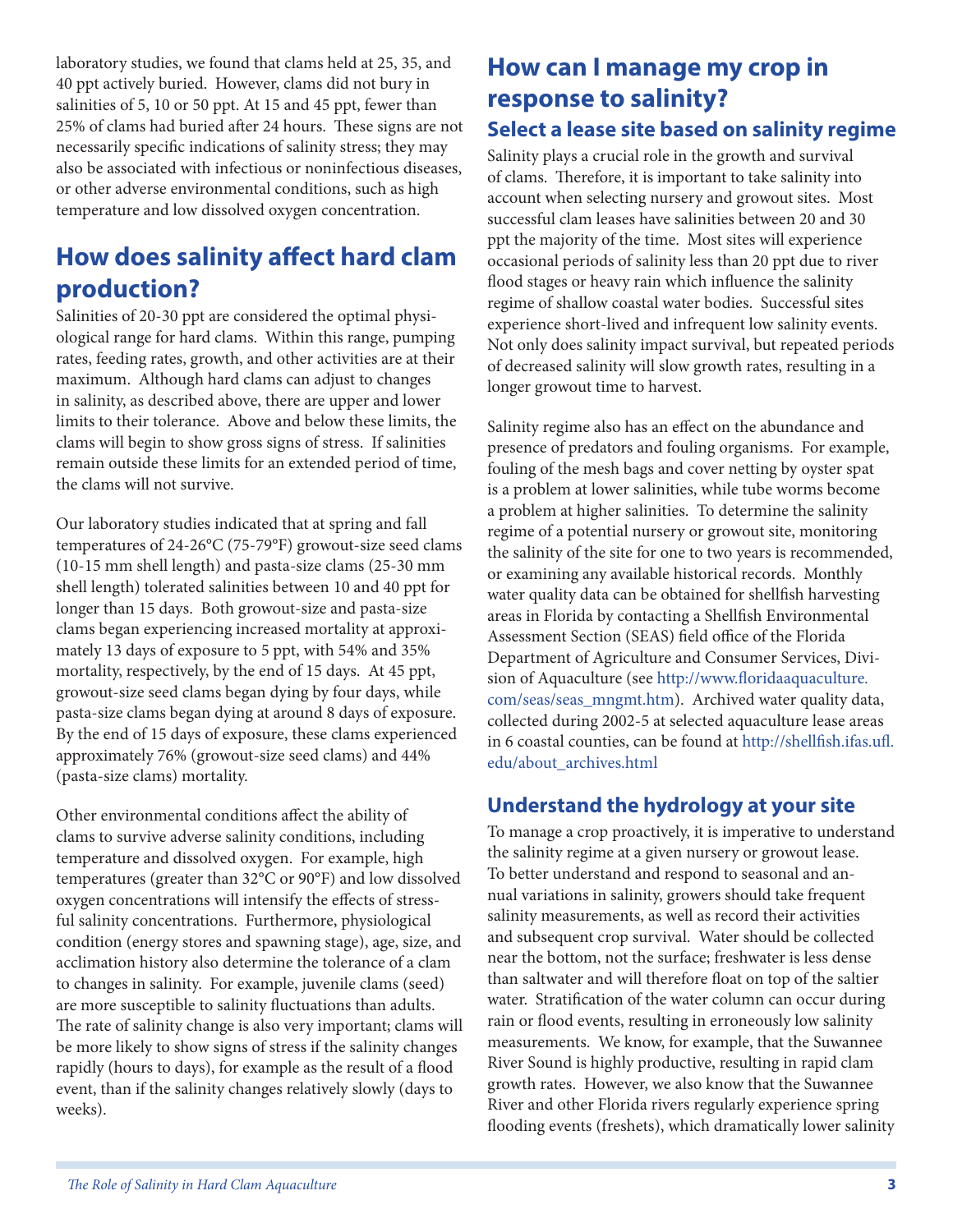over a short period of time (Figure 1). Therefore, following heavy rain storms in the watershed, or during El Niño weather phenomena, it would be prudent to view real-time river gauge data, available from the National Weather Service (http://www.weather.gov/) and the U.S. Geological Survey (http://waterdata.usgs.gov/fl/nwis/), to determine if a low salinity event is imminent. If so, planting of seed, for example, should be delayed, or an alternate site could be selected. If a grower leases multiple sites, one that is least likely to experience freshets could be reserved as a field nursery site and hardier, larger growout-size seed clams could be planted at sites that are more likely to experience fluctuations in salinity.

#### **Buy, nurse and plant seed at compatible salinities**

Nursery seed clams of 1 to 6 mm in shell length are more vulnerable to extremes and changes in salinity than are growout-size seed clams (10-15 mm shell length). Therefore, particular care should be taken with these smaller clams. For example, when purchasing seed, the salinity profiles of the seed source location and the land-based or field-based nursery sites should be examined. For optimal survival, the difference in salinity between the two sites should be less than 5 ppt. This is especially true in the



Figure 1. Example of dramatic decline in salinity at the Gulf Jackson, Florida, lease area, Levy County, in April 2003.

summer when the added stressor of high temperature may intensify the effects of salinity on the physiology of the clams. If the seed source and nursery planting sites differ excessively in salinity, the grower has several options. Growers might wait to purchase or pick up seed until the

salinity at the two sites are more similar, they might request that the seed supplier acclimate the clams to a salinity more similar to that of the nursery planting site, or they might decide to locate an alternate supplier whose seed is already acclimated to a salinity similar to that of the planting site.

### **Conduct activities at salinities of 20 ppt or more**

Salinities of less than 20 ppt cause physiological stress and changes in clam behavior. Some farm activities may further intensify stress and increase the risk of mortality. For example, clams that are either planted or transferred to growout bags during low salinity events, do not bury as quickly as they would at higher salinities, leaving them more vulnerable to predation and fouling. In addition, clams harvested at low salinities may have a shorter shelf life in refrigerated storage. It is prudent to delay planting, transferring, and harvesting, until salinities have returned to normal.

### **Anticipate extreme low salinity events**

Hurricanes, storms, and flood control measures can rapidly reduce coastal salinities to levels that are incompatible with clam survival: river gauge data, http://www.weather. gov/, streamflow data http://waterdata.usgs.gov/fl/nwis/ current?type=flow&group\_key=county\_cd&search\_site\_ no\_station\_nm, and flood control data available from the U.S. Army Corp of Engineers (http://www.saj.usace.army. mil/Missions/EmergencyOperations/ProgramsPolicies. aspx [29 October 2012]) may be consulted to determine if an extreme event is likely to occur. If it is determined that such an event is likely, several measures could be taken to reduce catastrophic crop loss. For example, clams that have reached a marketable size could be harvested and processed prior to the event, reducing the risk of losing this valuable portion of the total crop.

Seed clams, in land-based nurseries, are also at risk during low salinity events since water is drawn into the raceways or weller systems directly from an estuary. While moving field nursery bags and larger clams in growout bags to a more favorable site presents logistical problems, growers may consider relocating land-based nursery clams, which are more vulnerable to salinity extremes, and are easier to move. Seed can be held in a cooler (65-70°F) for 1-2 days, before needing to be immersed ("given a drink") in saltwater. Alternatively, growers may elect to maintain the seed in nursery raceways or weller systems by "salting" the tanks. The addition of a brine solution to static raceways or weller systems, will adequately maintain nursed seed for several days, or longer if aeration is incorporated. In the event of a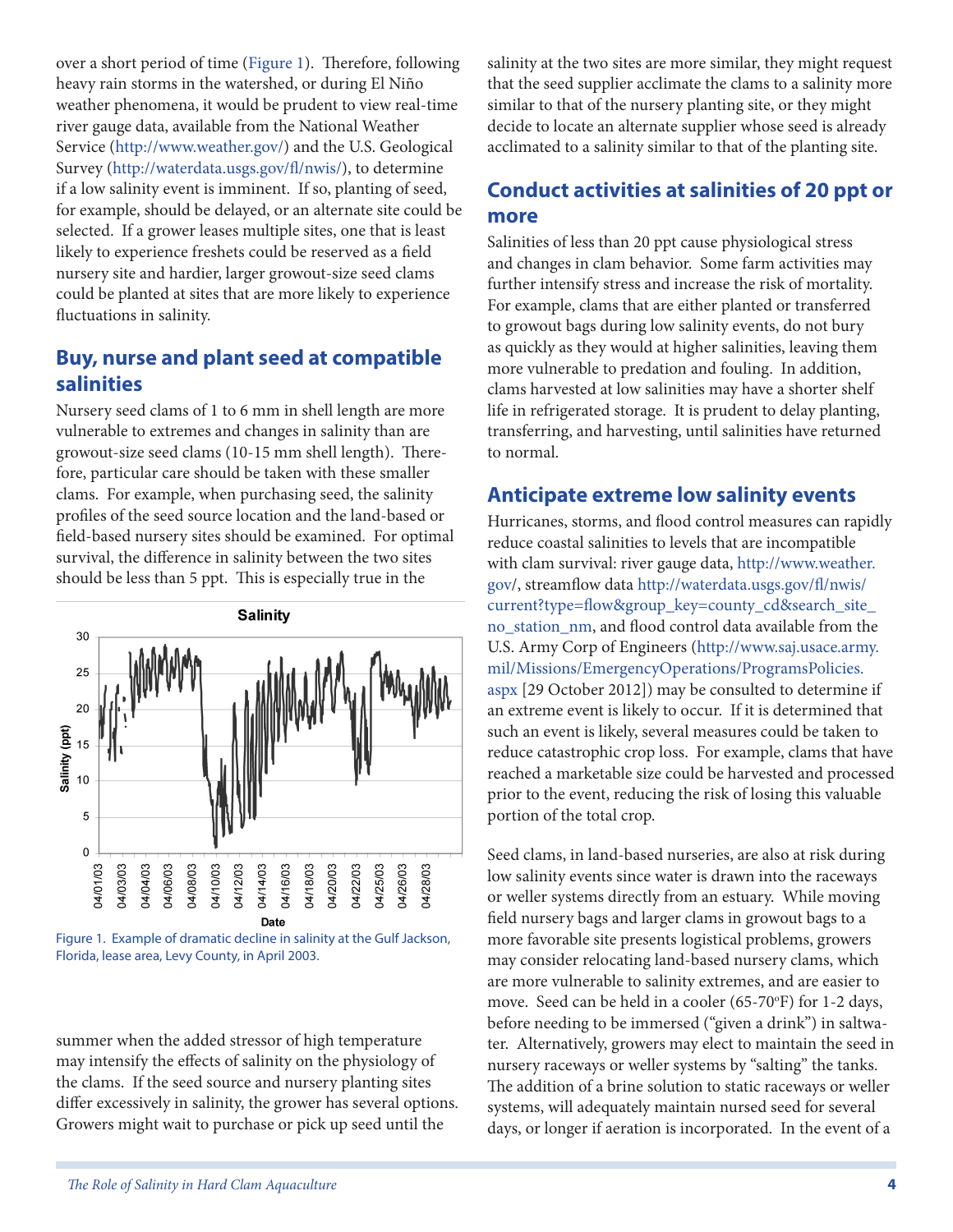power outage, battery-operated aerators or air pumps may be used to maintain adequate oxygen levels in the tanks.

Bulk rock salt is relatively inexpensive and is available as water softening salt from home improvement stores. Be sure to use salt that is primarily sodium chloride (NaCl). Nursery operators might elect to keep on hand enough salt to raise the salinity in all their tanks or raceways to 15-20 ppt. Table 2 and Table 3 provide estimates of the amount of rock salt required to maintain salinity in two types of tanks. To determine the amount of salt to use per raceway or weller system, the salinity of the water should be measured and the target salinity determined. For example, if the current salinity in a raceway is 5 ppt, and the operator wants to raise the salinity to 20 ppt, the salt amounts in the 15 ppt column of Tables 2 or 3 would be added. Rather than adding the salt directly to the raceway or weller system, a concentrated brine solution should be made in a separate container with an amount of water sufficient to completely dissolve the salt (see volumes in parentheses in Table 2 or Table 3). The salt will dissolve faster if the container is agitated. Once the salt is fully dissolved, the brine solution can be slowly mixed into the raceway or weller system. Salinity should be measured frequently to determine if the target salinity has been reached and to avoid over-salting the system due to miscalculations. If your tank sizes differ from those shown in Table 2 or Table 3, refer to Box 2.

### **Summary**

Salinity in clam leases is an environmental factor that strongly affects clam survival and growth. Clam growers cannot control salinity on their leases, so they must develop management strategies that adapt to it. The essential first step is salinity monitoring; with this information the clam grower can evaluate lease quality, determine optimal seed clam nursery areas, and react to extreme salinity events. Salinity in a land-based nursery can be adjusted temporarily, if the clam grower is prepared. Again, salinity monitoring is the essential first step. In order to minimize the potential economic impact to the industry, it is prudent to be aware of environmental conditions and be prepared to properly assess any instances of mortality. Assistance from UF/IFAS extension shellfish and aquatic animal health specialists is available.

Leslie Sturmer Shellfish Extension Agent Florida Cooperative Extension Service Institute of Food and Agricultural Sciences University of Florida Cedar Key, FL 32625 Phone: (352) 543-5057 E-mail: LNST@ifas.ufl.edu

 Denise Petty, DVM Aquaculture Extension Veterinarian Department of Fisheries and Aquatic Sciences Institute of Food and Agricultural Sciences University of Florida 7922 NW 71st St Phone: (352) 392-9617 Ext. 229 E-mail: pettyd@ufl.edu

Shirley Baker Department of Fisheries and Aquatic Sciences Institute of Food and Agricultural Sciences University of Florida 7922 NW 71st St Phone: (352) 392-9617 Ext. 264 E-mail: sbaker25@ufl.edu

### **Glossary of Terms Used**

**Acclimation-**The gradual and reversible adjustment of physiological processes in response to changing environmental conditions

**Anaerobic respiration-**The oxidation of molecules to produce energy in the absence of oxygen

**Brackish water-**Diluted saline water (between 0.5 and 29 ppt salt), which occurs in regions where ocean waters mix with freshwater sources

**Chloride-**One of the major anions (net negative charge) commonly found in water

**Concentration-**The amount of a substance dissolved in a given amount of liquid

**Conductance-**The ability of a solution to carry an electrical current

**Density-**A measure of mass per unit volume

**Downweller-**An open-ended cylinder in which clam seed are suspended on a screen and water flows down over the animals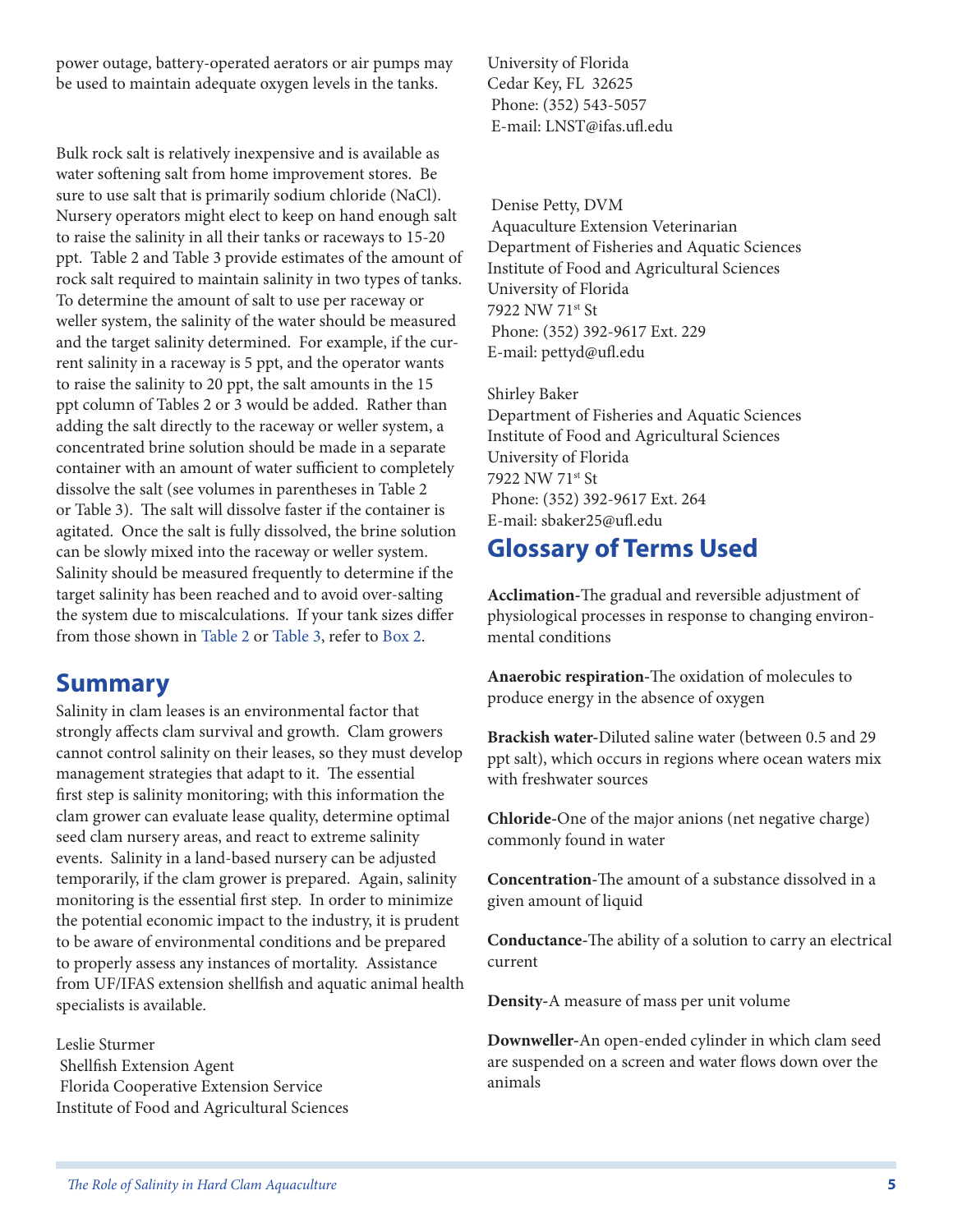**Free amino acids-**Small molecules that are the basic building blocks of proteins; not currently linked to form proteins

**Groundwater-**Water underground in an aquifer or water table

**Growout-size clam seed-**Refers to clams greater than 10 mm in shell-length that are grown on open-water leases in large-mesh bags

**Hygroscopic-**Describes a substance that readily attracts and retains water

**Infaunal-**Aquatic animals that live in the substrate, usually a soft sediment

**Ion-**An atom or molecule that carries a positive or negative electrical charge, such as Na+ or Cl-

**Larva-**Immature stage of an animal that differs markedly in structure from the adult

**Mantle-**Folds of the body wall that form a skirt around the body of a mollusk, terminating in an edge, the mantle margin

**Metabolic enzymes-**Protein substances that catalyze (cause or speed up) chemical reactions involved in processes such as the breakdown of food, or production of energy.

**Metamorphosis-**The marked and rapid transformation of a larva into an adult form

**Osmosis-**The passage of water from a weak solution of low concentration to a more concentrated solution across a semi-permeable membrane that allows passage of the water but not the dissolved substances

**Phytoplankton-**Freely floating microscopic aquatic plants (algae)

**Protein-**Large complex molecules made up of chains of amino acids, serving as enzymes, hormones, and structural components of cells

**Raceway-**Shallow tank or tray with horizontal flow of seawater

**Refractometer-**An instrument that measures the bending of light (refraction) through a liquid; it can be used to measure the salinity of water

**Salinity-**The concentration of salts dissolved in water

**Salinometer-**An instrument for measuring salinity using electrical conductivity

**Seed-**Refers to clams less than 10 mm in shell length

**Signs-**Objective evidence of disease

**Specific gravity-**The weight of a solution compared to the weight of an equal volume of pure water

**Solute-**A substance, dissolved in a solvent, thus forming a solution

**Solution-**A homogeneous mixture of one or more substances (solutes) dissolved in another substance (solvent)

**Solvent-**A substance, usually a liquid, capable of dissolving other substances

**Titration-**A chemical technique used to determine the concentration of a solute in a solution by drop wise addition of an indicator chemical to the sample until a color change takes place

**Upweller-**An open-ended cylinder in which clam seed are suspended on a screen and water flows up between the animals

**Volatile compound-**A substance that readily evaporates at room temperature

**Weller system-**Consists of open-ended cylinders suspended in a water reservoir or tank. Seawater circulates among the seed clams (either up or down), which are supported on a screen at the bottom of the cylinder.

### **Further Reading**

Baker, S.M., P. Baker, D. Heuberger, and L. Sturmer. 2005. Short-term effects of rapid salinity reduction on seed clams (*Mercenaria mercenaria*). *J. Shellfish Res*. 24: 29-33.

Berger, V.J., and A.D. Kharazova. 1997. Mechanisms of salinity adaptations in marine molluscs. *Hydrobiologia* 355: 115-126.

Castagna, M. and P. Chanley. 1973. Salinity tolerance of some marine bivalves from inshore estuarine environments in Virginia waters on the western mid-Atlantic coast. *Malacologia* 12: 47-96.

Chanley, P.E. 1957. Survival of some juvenile bivalves in water of low salinity*. Proc. Natl. Shellfish. Assoc.* 48: 52-65.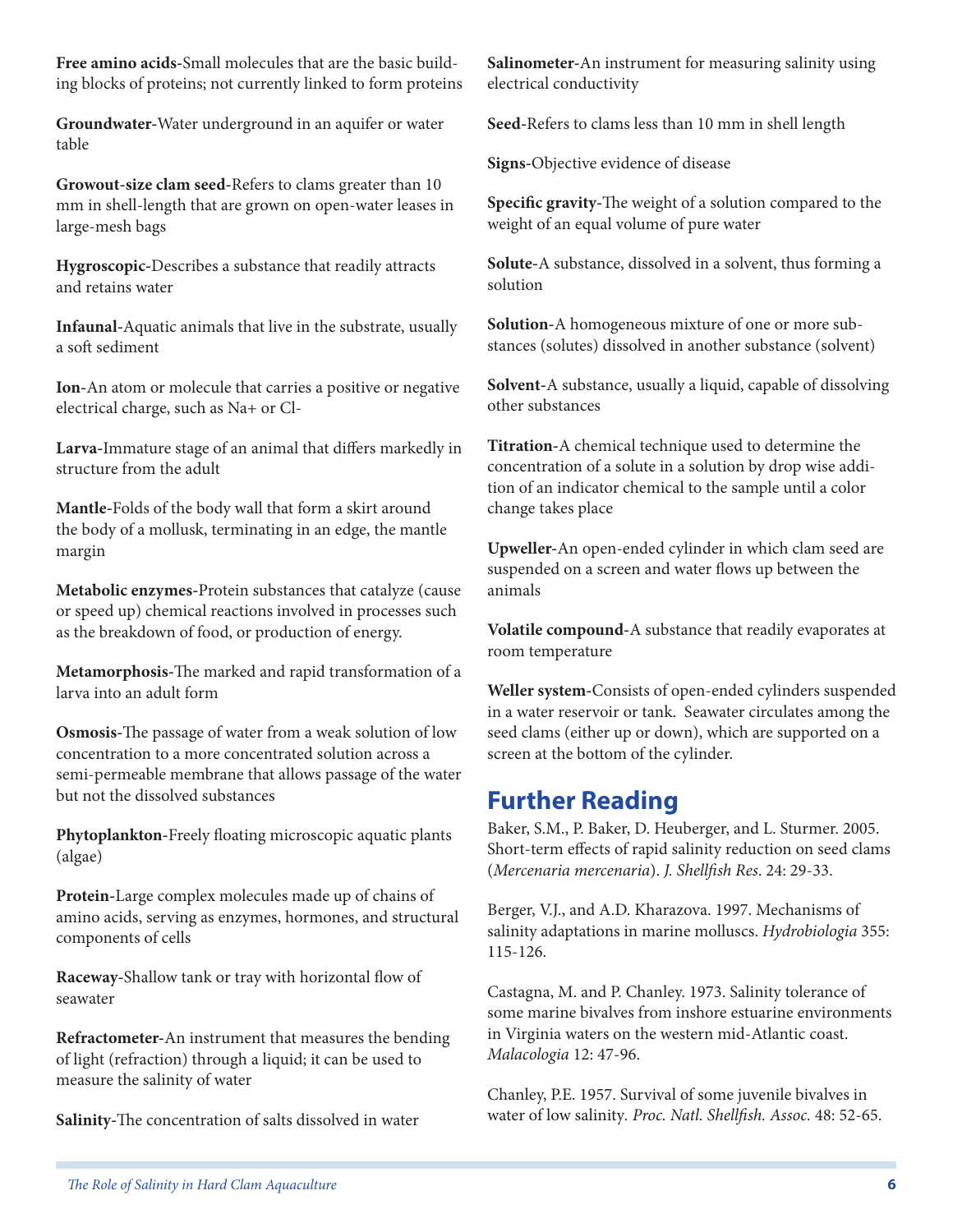Goldburg, R. and G.H. Wikfors. 1992. Growth of hard clams in Long Island Sound: sorting out the determining factors. *Environ. Manag*. 16: 521-529.

Kraeuter, J.N. and M. Castagna. 2001. *Biology of the Hard Clam*. Elsevier, Amsterdam, The Netherlands. 751 pp.

Malouf, R.E. and V.M. Bricelj. 1989. Comparative biology of clams: environmental tolerances, feeding, and growth*.* Pages 23-71, In: J.J. Manzi and M. Castagna (Eds.), *Clam Mariculture in North America*. Elsevier, Amsterdam.

Pratt, D.M., and D.A. Cambell. 1956. Environmental factors affecting growth in *Venus mercenaria*. *Limnol. Oceanogr*. 1: 2-17.

Rice, M.A. and J.A. Pechenik. 1992. A review of the factors influencing the growth of the northern quahog*, Mercenaria mercenaria* (Linnaeus, 1758). *J. Shellfish. Res*. 11: 279-287.

Roegner, G.C. and R. Mann. 1991. Hard clam, *Mercenaria mercenaria*. Pages 5.1-5.17, In: S.L. Funderburk, J.A. Mihursky, S.J. Jordan, and D. Riley (Eds). *Habitat requirements for Chesapeake Bay Living Resources*. 2nd ed. Chesapeake Research Consortium, Solomons, MD.

Schmidt-Nielsen, K. 1997. *Animal Physiology; Adaptation and Environment*. 5th ed. Cambridge University Press, New York, NY. 612 pp.

Sturmer, L.N. 2004. *Florida Shellfish Aquaculture Extension*. http://shellfish.ifas.ufl.edu/

Wells, H.W. 1957. Abundance of the hard clam *Mercenaria mercenaria* in relation to environmental factors. *Ecology* 38: 123-128.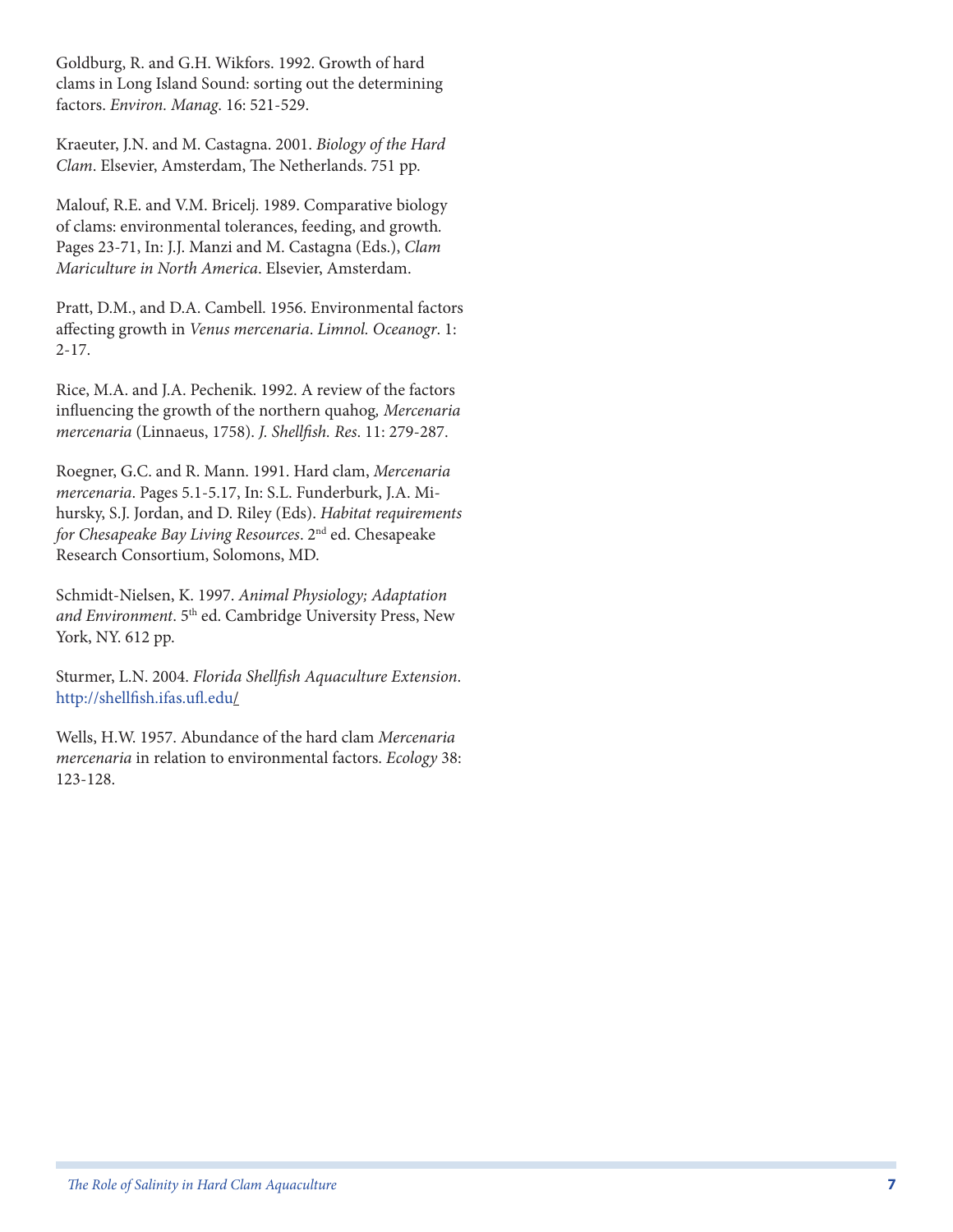#### Table 1. Dissolved ions in seawater

| lon         | g/L  | % of salinity |
|-------------|------|---------------|
| Chloride    | 19.4 | 55.2          |
| Sodium      | 10.8 | 30.7          |
| Sulfate     | 2.7  | 7.7           |
| Magnesium   | 1.3  | 3.7           |
| Calcium     | 0.4  | 1.1           |
| Potassium   | 0.4  | 1.1           |
| Bicarbonate | 0.1  | 0.3           |

Table 2. English units: Weight of salt (NaCl-Sodium Chloride) required to raise salinity by 5, 10, 15, or 20 ppt. Numbers in parentheses represent the minimum volume of water required to dissolve the given weight of salt. The salt will dissolve faster in greater volumes of water.

| <b>Water volume</b>                                      | 5 ppt                        | 10 ppt          | 15 ppt                        | 20 ppt             |
|----------------------------------------------------------|------------------------------|-----------------|-------------------------------|--------------------|
| 10 gallons                                               | 6.7 oz                       | 13.4 oz         | $1$ lb $2$ oz                 | $1$ lb $11$ oz     |
|                                                          | (in 18 ounces)               | (in 36 ounces)  | (in 48 ounces)                | (in 72 ounces)     |
| 100 gallons                                              | $4$ lb $3$ oz                | $8$ lb 6 oz     | $12$ lb $9$ oz                | 16 lb 12 oz        |
|                                                          | $(in 1 \frac{1}{2}$ gallons) | (in 3 gallons)  | $(in 4 \frac{1}{2}$ gallons)  | $(in > 6$ gallons) |
| Weller tank: 4' x 8' x 15", approximately<br>299 gallons | $12$ lb $8$ oz               | $25$ lb 1 oz    | 37 lb 10 oz                   | 50 lb 2 oz         |
|                                                          | $(in 4 \frac{1}{2}$ gallons) | (in 9 gallons)  | $(in 12 \frac{1}{2}$ gallons) | $(in 17$ gallons)  |
| Raceway: 4' x 24' x 8", approximately<br>478 gallons     | $20$ lb $1$ oz               | 40 lb 2 oz      | $60$ lb $3$ oz                | $80$ lb $4$ oz     |
|                                                          | (in 7 gallons)               | (in 14 gallons) | $(in 21$ gallons)             | (in 28 gallons)    |

Table 3. Metric units: Weight of salt (NaCl-Sodium Chloride) required to raise salinity by 5, 10, 15, or 20 ppt. Numbers in parentheses represent the *minimum* volume of water required to dissolve the given weight of salt. The salt will dissolve faster in greater volumes of water.

| <b>Water volume</b>                                                  | 5 ppt                | 10 ppt            | 15 ppt            | 20 ppt               |
|----------------------------------------------------------------------|----------------------|-------------------|-------------------|----------------------|
| <b>10 liters</b>                                                     | 50q                  | 100q              | 150 g             | 200q                 |
|                                                                      | (in 140 ml)          | (in 279 ml)       | (in 418 ml)       | (in 557 ml)          |
| <b>100 liters</b>                                                    | 500q                 | 1.0 <sub>kq</sub> | $1.5 \text{ kg}$  | $2.0$ kg             |
|                                                                      | $(in 1.4$ liters $)$ | (in 2.8 liters)   | $(in 4.2$ liters) | $(in 5.6$ liters $)$ |
| Weller tank: 122 x 244 x 38 cm, approximately<br><b>1,131 liters</b> | 5.7 kg               | 11.3 kg           | 17.0 kg           | 22.6 kg              |
|                                                                      | (in 16 liters)       | (in 32 liters)    | (in 48 liters)    | (in 63 liters)       |
| Raceway: 122 x 732 x 20 cm, approximately 1,786<br><b>liters</b>     | 8.9 kg               | 17.9 kg           | 26.8 kg           | 35.7 kg              |
|                                                                      | $(in 25$ liters)     | (50 liters)       | (in 75 liters)    | $(100$ liters)       |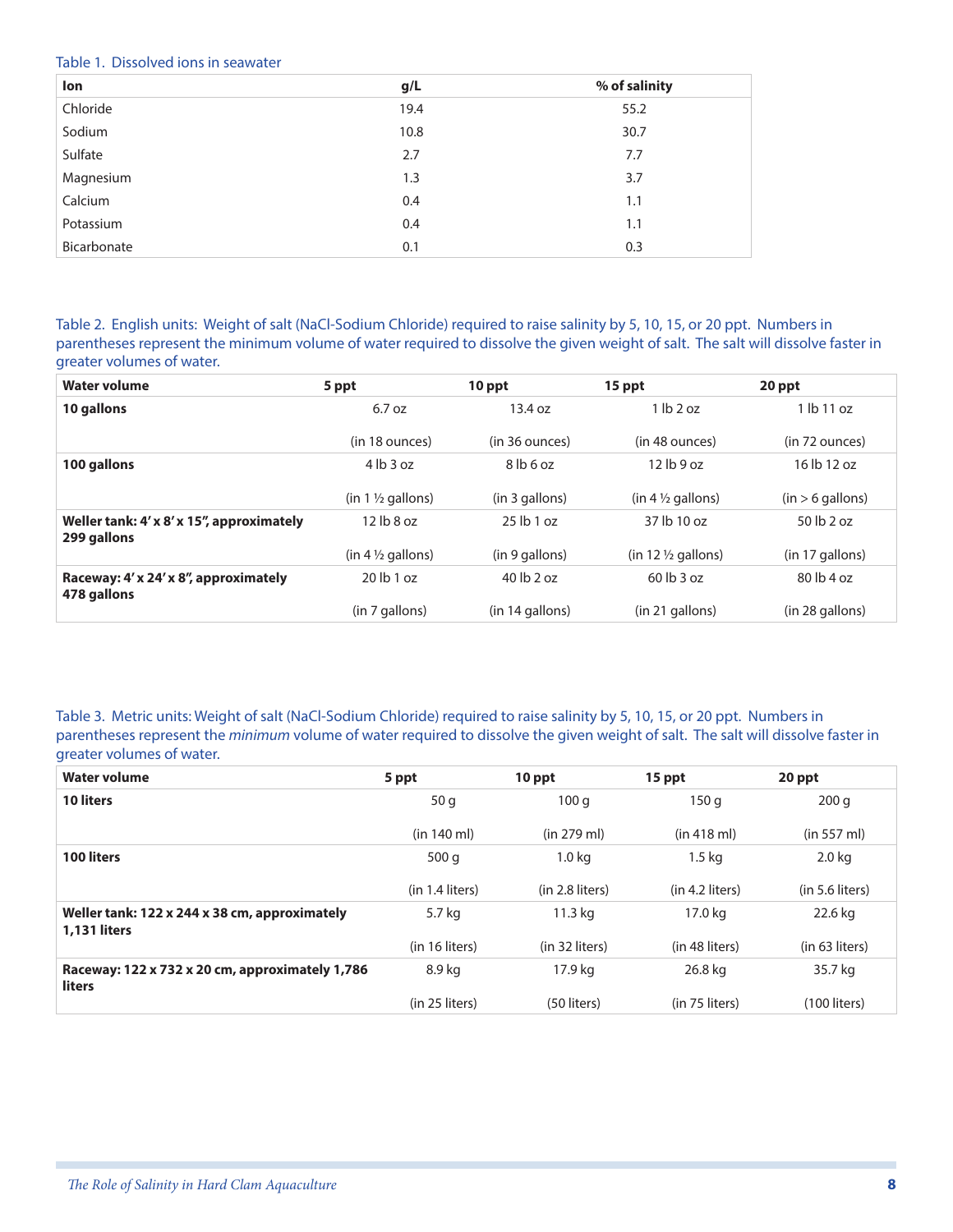#### **Box 1: Overview of Hard Clam Production**

Hard clam production has three culture stages – production of small seed in a hatchery, growth of larger seed in a land-based nursery and/or field nursery, and growout to marketable size on an open water lease.

**Hatchery** – Clam culture begins in the hatchery with the production of seed. In the hatchery, adult clams are induced to spawn by altering the temperature of the water. Fertilized eggs and resulting free-swimming larval stages are reared under controlled conditions in large, cylindrical tanks filled with filtered, sterilized seawater. Larvae are fed cultured phytoplankton (microscopic marine algae) during a 10 to 14-day larval culture phase. After approximately 2 weeks, the larvae begin to settle out of the water column and metamorphose into juvenile clams. Even though a true shell is formed at this time, post-set seed are still microscopic and vulnerable to fluctuating environmental conditions. Thus, they are maintained in downwellers at the hatchery for another 30 to 60 days until they reach about 1 mm in size.

**Nursery** – The land-based nursery protects small seed until they are ready to be planted out onto the lease for growout. Nursery systems built on land usually consist of weller systems or raceways. Water, pumped from an adjacent saltwater source, provides naturally occurring phytoplankton and oxygen to the clam seed. Depending on water temperatures, 1-2 mm seed, obtained from the hatchery, require from 8 to 12 weeks to reach 5-6 mm in shell length, the minimum size planted in the field.

**Growout** – Clams are primarily grown on estuarine or coastal submerged lands leased from the State of Florida. Since clams are bottomdwelling animals, growout systems are designed to place the clam seed on the bottom and provide protection from predators. Most clam growers in the state use a soft bag of polyester mesh material. The bag is staked to the bottom and naturally occurring sediments serve as the bottom substrate. Bag culture usually involves a 2-step process. The first step entails field nursing seed with shell lengths of 5-6 mm (1/4 inch) in a small-mesh bag. After about 3-6 months, the seed reach a growout size of 12-15 mm shell length (1/2 inch) and they are transferred to a bag of larger mesh size. A crop of littleneck clams (25 mm or 1-inch shell width) can be grown in 12-18 months.